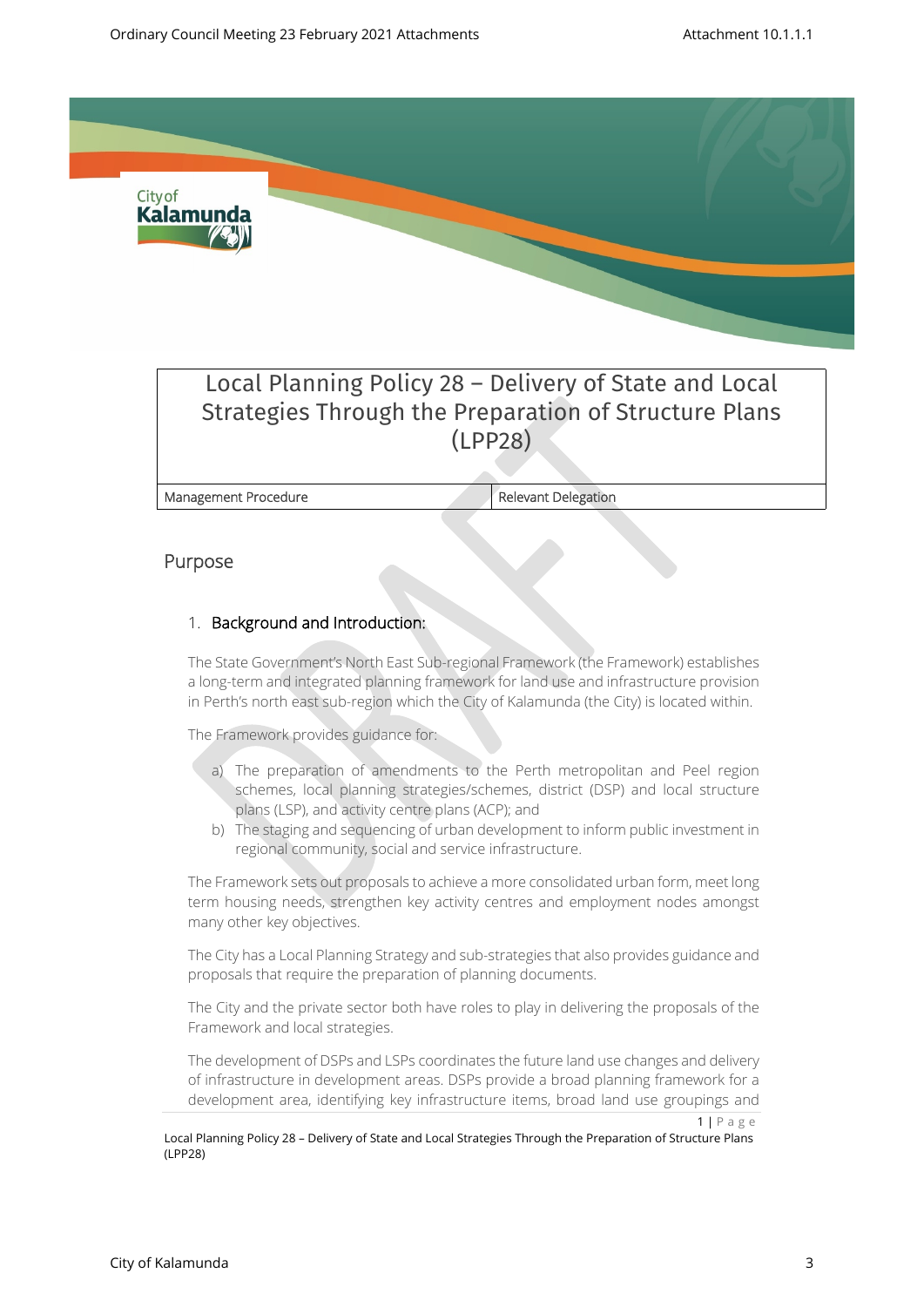

establishes the key development principles and objectives of the area. LSPs may be guided by DSPs and are more detailed plans that define the specific land use identifications of the area, public open space network and infrastructure requirements as well as other matters. LSPs are usually prepared by the private sector and are a precursor to the physical subdivision and development process. LSPs are generally prepared closer to implementation to ensure currency and a direct link between planning and delivery.

Land development is not a core function of the City and LSPs require an understanding of the implementation of the area through to land development to assist with detailed infrastructure delivery including:

- 1. Sewer;
- 2. Reticulated Water
- 3. Electricity
- 4. Gas
- 5. Roads
- 6. Public Open Space
- 7. Community Facilities
- 8. Schools

The City has, historically, prepared a number of structure plans in areas of fragmented landownership. These structure plans were prepared having regard for the circumstances of the respective areas including external influencing factors such as key State Government infrastructure projects including Gateway WA, the Airport Railway Line and the nature of fragmented landownership within the areas. The City has, in the past and in certain areas, recognised the benefits of initiating structure planning within the City. The benefits include but are not limited to; balancing a fair and equitable plan for all affected landowners consistent with State Planning Policies, investing early in establishing a planning framework that might otherwise not have begun due to fragmented land parcels and the opportunity to guide a planning framework that is fitting with the City and community's vision. Notwithstanding this Policy, the City and Council will continue to assess its role in the preparation of structure plans on a case-by-case basis.

#### 2. **Application of the Policy:**

The Policy will guide Council, the City's officers and external stakeholders identifying the City's responsibilities for the preparation of structure plans in order to achieve the implementation of the Framework and the information required to be submitted with a planning proposal.

#### 3. **Statutory Requirements:**

This Policy has been prepared under and in accordance with Schedule 2 of the Planning and Development (Local Planning Scheme) Regulations 2015 (the Regulations).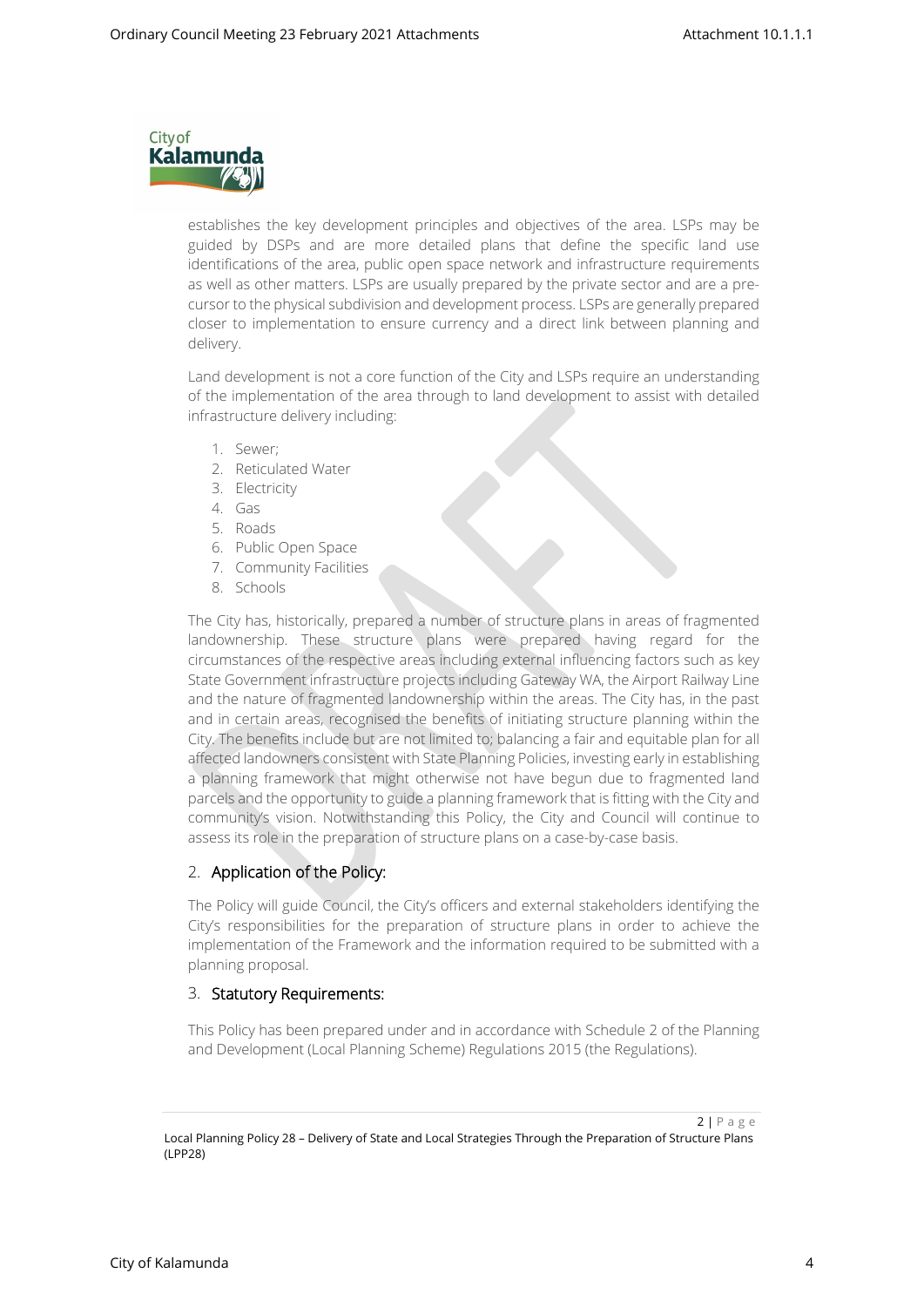

#### **a) Relationship to Local Planning Scheme No.3:**

This Policy is a local planning policy prepared and adopted pursuant to Part 2 of the Scheme.

If there is a conflict between this Policy and the Scheme, then the Scheme shall prevail.

## 4. **Policy Objectives:**

The primary objectives of this Policy are to:

- a) Guide the City's implementation of the State Government's North East Subregional Framework and the City's Planning Strategies.
- b) Determine the City's responsibilities for the preparation of District Structure Plans, Local Structure Plans, Activity Centre Plans and Precinct Plans.
- c) Provide the community, stakeholders and businesses with a clear understanding of the City's responsibilities for the future planning of the City's diverse suburbs, districts, activity centres and neighbourhoods.
- d) Provide guidance on the information required to be submitted as part of a planning proposal.

## **Policy Statement:**

#### 1. **District Structure Plans**

The City may be responsible for the preparation of DSPs subject to:

- a) The location of the DSP area being identified within a City Strategy or the Framework.
- b) Preliminary community engagement indicating that there is general consensus on the vision for the area and need for the City to progress a DSP.
- c) A Council decision is made to support the preparation of the DSP.
- d) There is sufficient budget made available for the preparation of the DSP.
- e) The cost of the preparation of the DSP and associated technical studies may be recouped through a future development contribution plan or other acceptable recuperation method.

Information required and tasks to be completed at the DSP stage is provided in Appendix 1 – Schedule of Planning Requirements.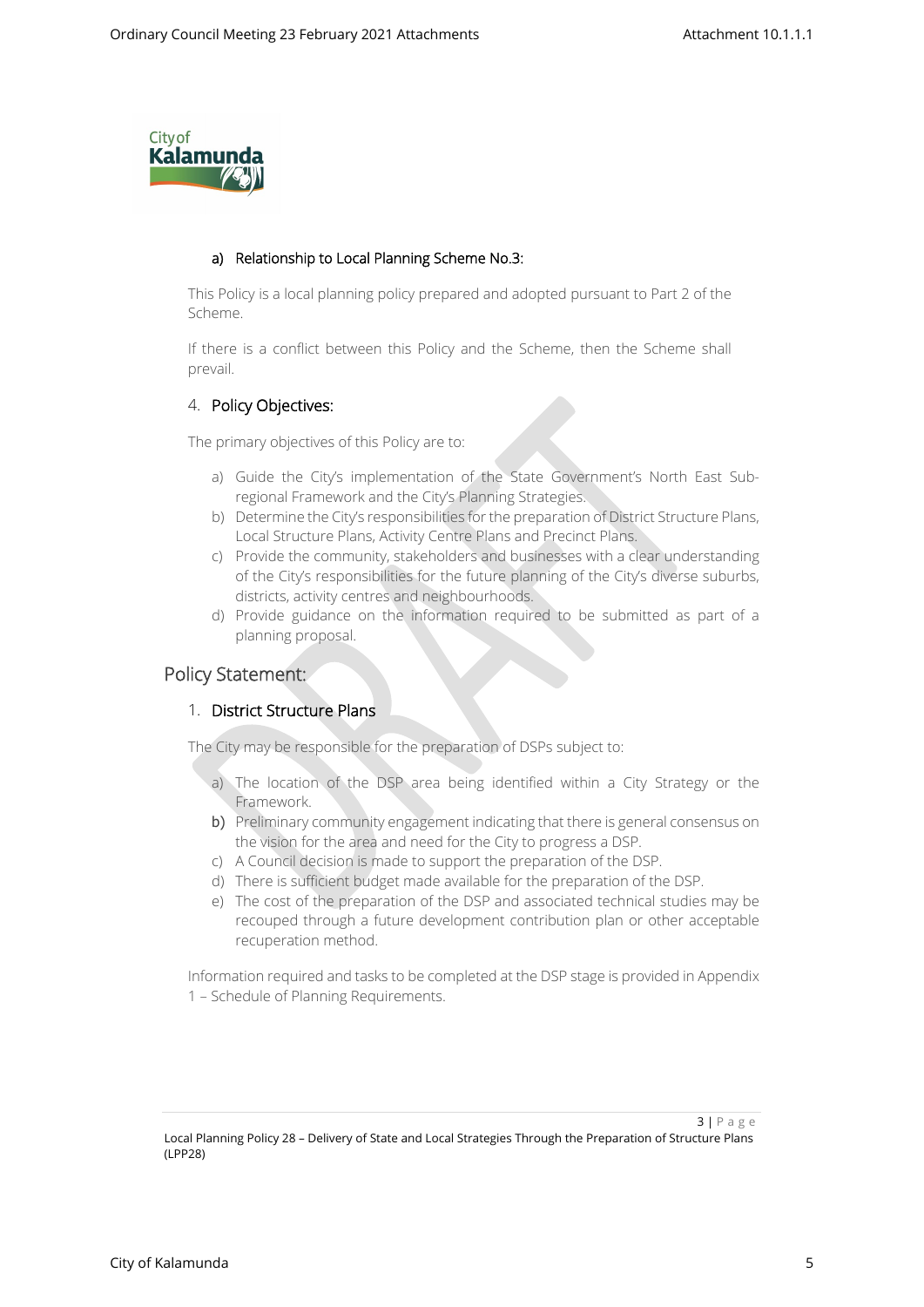

## 2. **Local Structure Plans**

The City will, generally, not be responsible for the preparation of LSPs. The City's role in the preparation of LSPs is to be as a regulator rather than the proponent. That is, to assess LSPs submitted to the City by applicants.

LSPs are, generally, to be prepared by the private sector and are a pre-cursor to development. The City will only prepare LSPs in exceptional circumstances where they are endorsed by Council, or where the City owns freehold land within an identifed Structure Plan area.

Where there has been a DSP prepared, the LSP is to be consistent with the broad land uses, development principles, objectives and requirements set out by the DSP. The City, during the assessment process, is to be responsible for ensuring that LSPs prepared are consistent with the broad land uses, development principles, objectives and requirements set out by a DSP. Where a DSP has not been prepared, the City is to ensure any LSP is consistent with any strategic planning the City has undertaken and measures are put in place to achieve the following:

- a) Environmental values are appropriately protected;
- b) Public Open Space requirements are met (where relevant);
- c) Community facilities are identified where appropriate to cater for the community's needs (where relevant);
- d) Commercial land is identified where appropriate to cater for the community's needs (where relevant); and
- e) The Movement Network can cater for any additional traffic and does not adversely affect the broader movement network.

Information required and tasks to be completed at the LSP stage are provided in Appendix 1 – Schedule of Planning Requirements.

#### 3. **Activity Centre Plans / Precinct Plans**

The City may prepare ACPs / Precinct Plans if the following criteria is met:

- a) The location of the ACP / Precinct Plan is either identified within a City Strategy, is a District Activity Centre under State Planning Policy or is appropriately identified within the Framework.
- b) A Council decision is made to support the preparation of the ACP / Precinct Plan.
- c) The City owns freehold land within an ACP / Precinct Plan area.
- d) There are sufficient budget funds made available for the preparation of the ACP / Precinct Plan.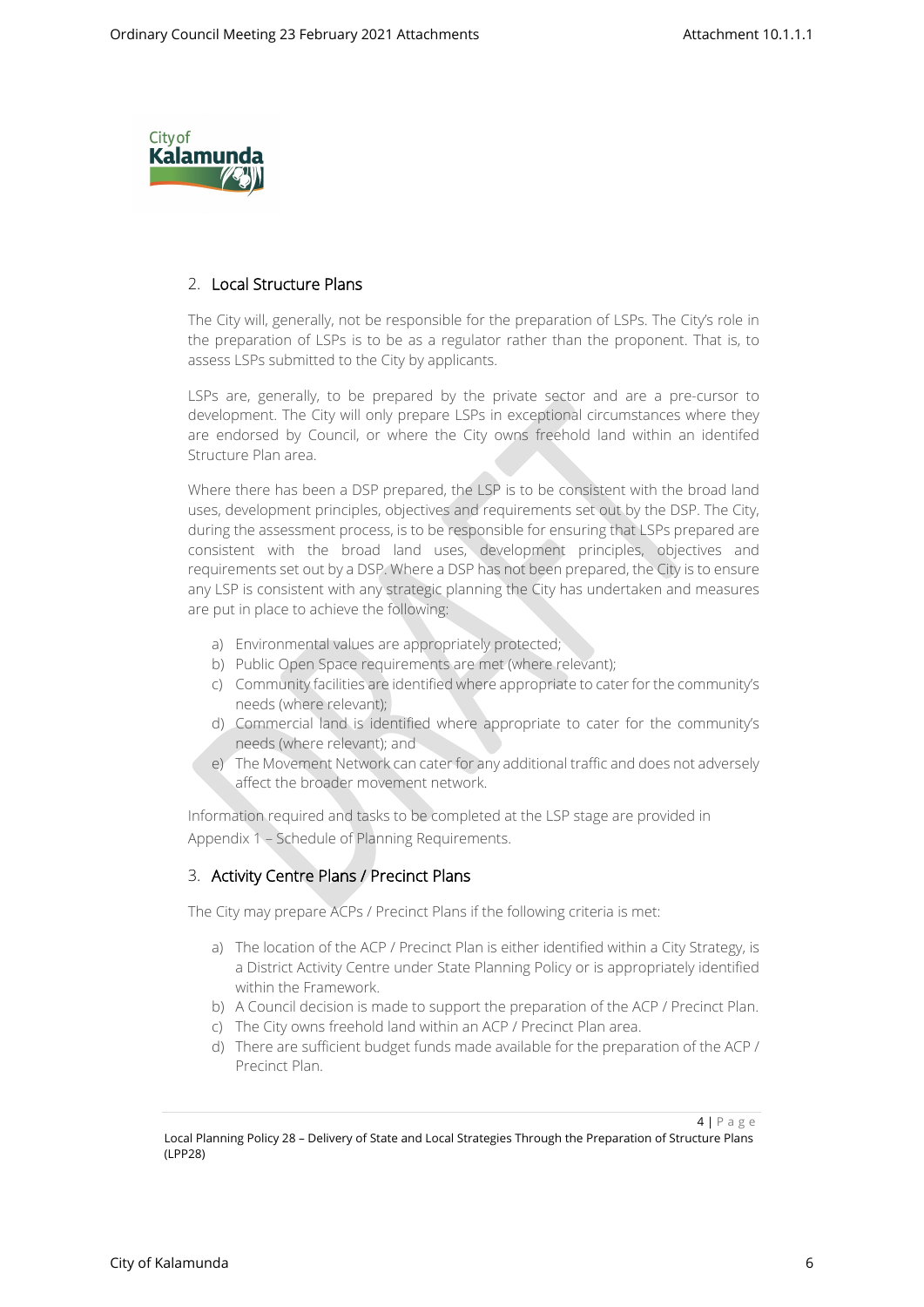

Information required and tasks to be completed at the ACP or Precinct Plan stage is provided in Appendix 1 – Schedule of Planning Requirements.

# **Matters to be considered**

#### 1. **This policy to be given due consideration**

The following matters will be given consideration in the application of this policy:

- a) The North East Sub-regional Framework
- b) The WAPC's Structure Plan Framework
- c) Planning and Development (Local Planning Schemes) Regulations 2015 Schedule 2 – Deemed Provisions for local planning schemes, Part 4 – Structure Plans
- d) Any draft or adopted strategic or statutory plans of the City.

# **Definitions**

**Activity Centre Plan (ACP)** – An ACP guides the types of land uses and the overall development (including built form) that is intended to occur within the activity centre. It can detail land use and infrastructure requirements as well as environmental assets, residential density, built form, infrastructure and access arrangements.

**District Structure Plan (DSP)** – DSPs provide a strategic framework for the planning, assessment, coordination and implementation of future subdivision and zoning of an area of land within a broad district sized area which features a broad level of detail and establishes the key development principles of that area.

**Local Structure Plan (LSP)** – A plan for the coordination of future subdivision and zoning of an area of land within a more defined area than a district structure plan and deals with residential density, subdivision, and the coordination of infrastructure on a neighbourhood or smaller scale.

**Precinct Plan** - A plan to guide the design, assessment and control of subdivision, land use and development in a precinct.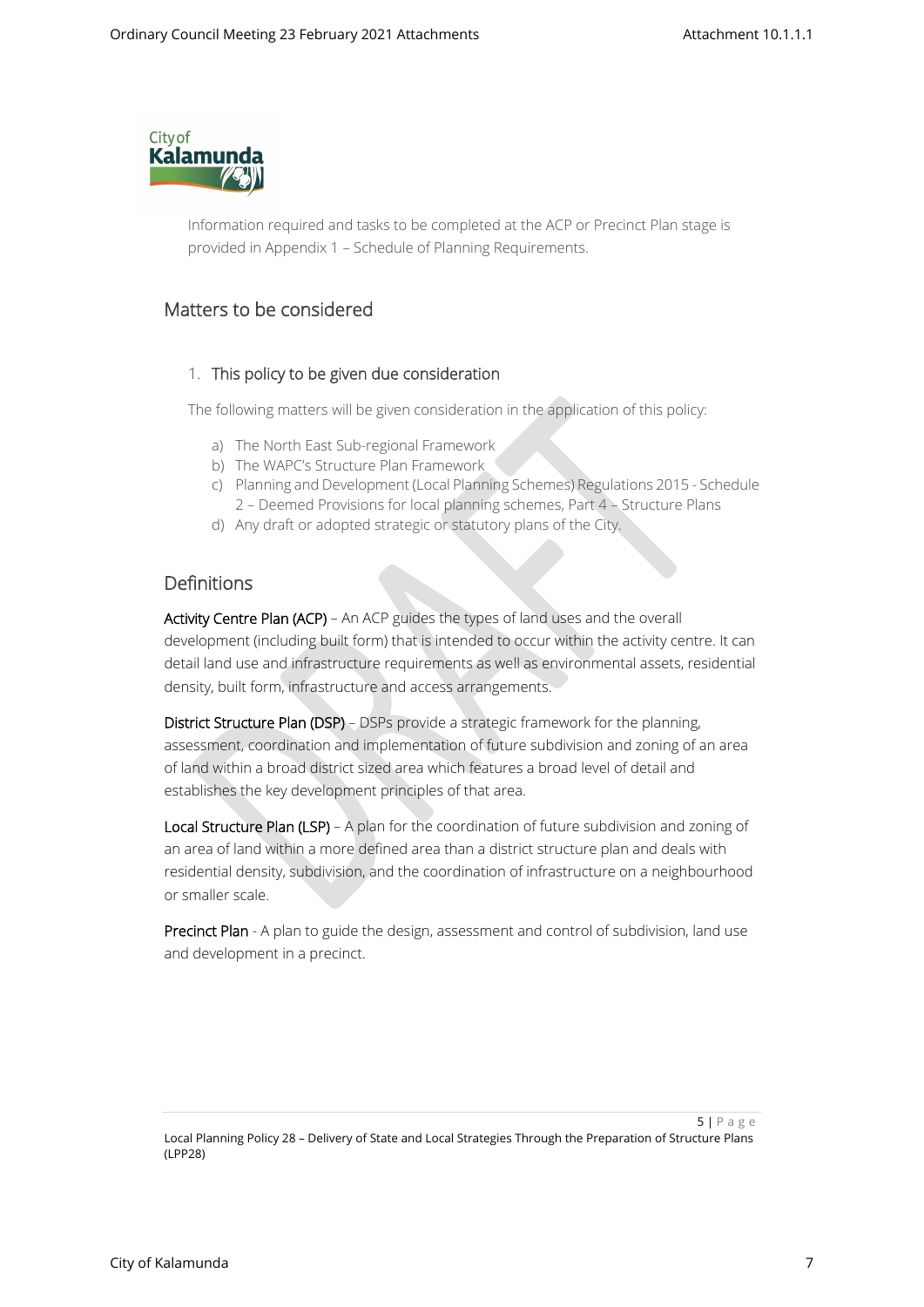

| Legislation      | Local Planning Scheme No. 3 |
|------------------|-----------------------------|
| Adopted          |                             |
| Reviewed         |                             |
| Next Review Date |                             |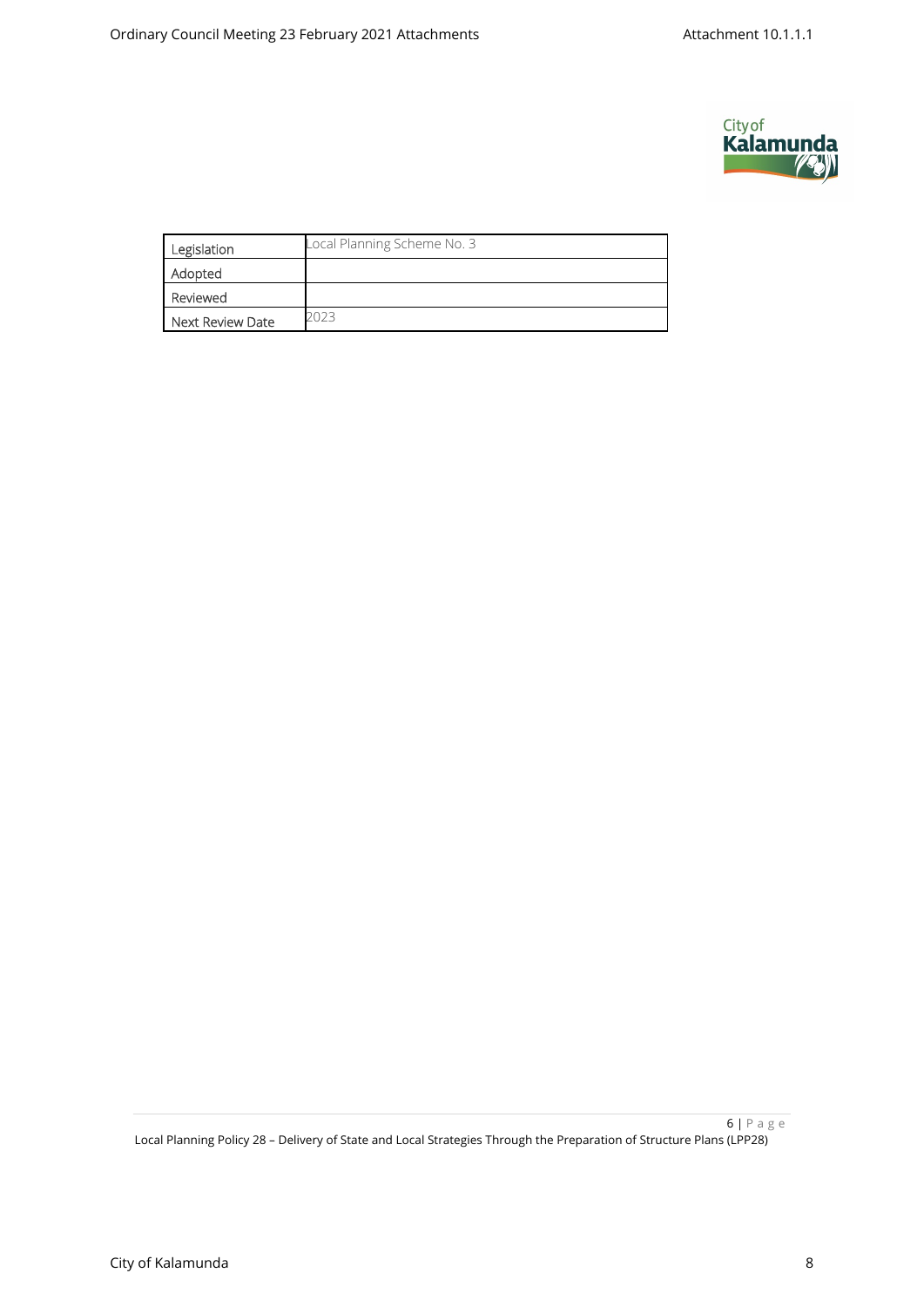7 | P a g e

Local Planning Policy 28 – Delivery of State and Local Strategies Through the Preparation of Structure Plans (LPP28)

# **Appendix 1 – Schedule of Planning Requirements**

| Information Required / Tasks To Be<br>Completed | MRS Amendment<br>(1)         | District Structure Plan (1) | Local Planning Scheme<br>Amendment (2) | Local Structure Plan (2) /<br>Activity Centre Plan (3) | Local Development Plans<br>/ Precinct Plans / Activity<br>Centre Plan (3) | Subdivision /<br>Development |  |  |  |  |
|-------------------------------------------------|------------------------------|-----------------------------|----------------------------------------|--------------------------------------------------------|---------------------------------------------------------------------------|------------------------------|--|--|--|--|
|                                                 | <b>Structure Planning</b>    |                             |                                        |                                                        |                                                                           |                              |  |  |  |  |
| District Structure Plan (DSP)                   | $\star$                      |                             |                                        |                                                        |                                                                           |                              |  |  |  |  |
| Local Structure Plan (LSP)                      |                              |                             | $\star$                                |                                                        |                                                                           |                              |  |  |  |  |
|                                                 |                              |                             |                                        |                                                        |                                                                           |                              |  |  |  |  |
|                                                 | Infrastructure Contributions |                             |                                        |                                                        |                                                                           |                              |  |  |  |  |
| Yields Analysis (Depending on context           |                              | $\star$                     |                                        | $\star$                                                |                                                                           |                              |  |  |  |  |
| - population, dwellings, market)                |                              |                             |                                        |                                                        |                                                                           |                              |  |  |  |  |
| Land and Infrastructure Needs                   |                              | $\star$                     |                                        | $\star$                                                |                                                                           |                              |  |  |  |  |
| Assessment                                      |                              |                             |                                        |                                                        |                                                                           |                              |  |  |  |  |
| Development Contribution Plan (DCP)             |                              | $\star$                     | $\star$                                | $\star$                                                |                                                                           |                              |  |  |  |  |
|                                                 | Engineering and Servicing    |                             |                                        |                                                        |                                                                           |                              |  |  |  |  |
| Infrastructure and Servicing Strategy           |                              |                             | $\star$                                | $\star$                                                |                                                                           |                              |  |  |  |  |
| Transport Impact Assessment (TIA) (4)           | $\star$                      | $\star$                     | $\star$                                | $\star$                                                | $\star$                                                                   | $\star$                      |  |  |  |  |
| Geotechnical Investigations                     | $\star$                      | $\star$                     |                                        | $\star$                                                |                                                                           | $\star$                      |  |  |  |  |
| Parking Plan                                    |                              |                             |                                        |                                                        | $\star$                                                                   | $\star$                      |  |  |  |  |
| Loading, Servicing and Delivery                 |                              |                             |                                        |                                                        |                                                                           | $\star$                      |  |  |  |  |
| Management Plan                                 |                              |                             |                                        |                                                        |                                                                           |                              |  |  |  |  |
|                                                 |                              |                             |                                        |                                                        |                                                                           |                              |  |  |  |  |
|                                                 | Water Management             |                             |                                        |                                                        |                                                                           |                              |  |  |  |  |
| District Water Management Strategy<br>(DWMS)    | $\star$                      | $\star$                     |                                        |                                                        |                                                                           |                              |  |  |  |  |
| Local Water Management Strategy<br>(LWMS)       |                              |                             | $\star$                                | $\star$                                                |                                                                           |                              |  |  |  |  |
| Groundwater Monitoring                          | $\star$                      | $\star$                     |                                        |                                                        |                                                                           |                              |  |  |  |  |
| Surface Water Monitoring                        | $\star$                      | $\star$                     |                                        |                                                        |                                                                           |                              |  |  |  |  |
| Stormwater Management Plan                      |                              |                             |                                        |                                                        | $\star$                                                                   | $\star$                      |  |  |  |  |
| Urban Water Management Plan                     |                              |                             |                                        |                                                        | $\star$                                                                   | $\star$                      |  |  |  |  |
|                                                 |                              |                             |                                        |                                                        |                                                                           |                              |  |  |  |  |
|                                                 | Environment                  |                             |                                        |                                                        |                                                                           |                              |  |  |  |  |
| Environmental Assessment Report                 | $\star$                      | $\star$                     |                                        |                                                        |                                                                           |                              |  |  |  |  |
| Flora and Vegetation Survey                     | $\star$                      | $\star$                     |                                        |                                                        |                                                                           | $\star$                      |  |  |  |  |
| Fauna Survey                                    | $\star$                      | $\star$                     |                                        |                                                        |                                                                           | $\star$                      |  |  |  |  |
| Acid Sulphate Soils Investigations (5)          |                              |                             |                                        | $\star$                                                |                                                                           |                              |  |  |  |  |
| Landscaping Strategy                            |                              |                             |                                        | $\star$                                                |                                                                           |                              |  |  |  |  |
| Landscaping Plan                                |                              |                             |                                        |                                                        | $\star$                                                                   | $\star$                      |  |  |  |  |
| Public Open Space Plan (6)                      |                              |                             |                                        |                                                        | $\star$                                                                   | $\star$                      |  |  |  |  |
| Environmental Management Plan /                 |                              |                             | $\star$                                | $\star$                                                |                                                                           |                              |  |  |  |  |
| Strategy                                        |                              |                             |                                        |                                                        |                                                                           |                              |  |  |  |  |
| Noise Assessment (5)                            |                              |                             |                                        | $\star$                                                |                                                                           |                              |  |  |  |  |
| Contaminated Site Investigation (5)             |                              |                             |                                        | $\star$                                                |                                                                           |                              |  |  |  |  |